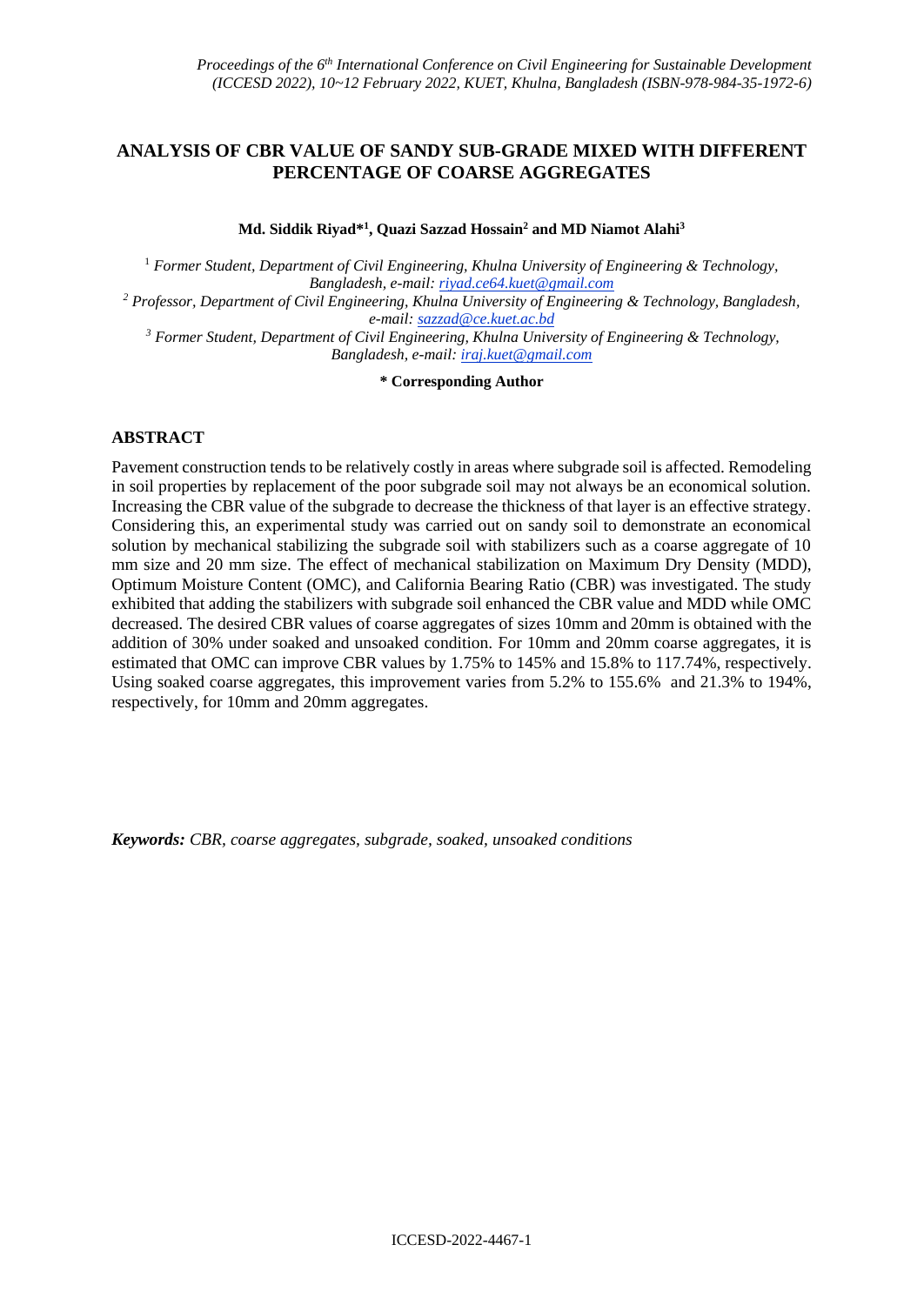*6 th International Conference on Civil Engineering for Sustainable Development (ICCESD 2022), Bangladesh*

# **1. INTRODUCTION**

The majority of pavement design recommendations are predicated on the premise that aggregates are necessary components of pavement systems. However, the availability of acceptable quality aggregates may be a constraint in many instances in construction and may not be economically feasible, even when availability and transportation are taken into account. Due to the high investment and maintenance expenses of infrastructure development, studies have attempted to recommend optimal design methodologies and building materials for cost-effective infrastructure development. To satisfy the design requirements of the proposed project, soil properties can sometimes be modified using locally accessible admixtures. Because of rising industrialization and the need to improve the economy, great emphasis is being placed on the building of infrastructure for the safe and efficient transportation of raw materials and industrial output. As a result, the expansion of road networks is viewed as an indicator of a country's economic, social, and commercial advancement. Highways are a vital piece of transportation infrastructure. In this regard, precise soil sub-grade information can help to achieve sustainable and cost-effective highway building. The California Bearing Ratio (CBR) value can be viewed as an important metric in the strength assessment of the pavement sub-grade in highway pavement design. The California bearing ratio (CBR) test was originally developed by the California Division of Highways This test has been further developed by others and is the most commonly used strength test for evaluating the subgrade quality of soils (ASTM D 1883 and AASHTO T193-81).

Materials used in pavement construction must be examined to ensure proper and cost-effective design. The chosen materials must be added to assure quality and compaction. Laterites are vital to soil resources in civil engineering; they are utilized as building materials and to support various superstructures. They are employed as sub-grade, sub-base, and base materials beneath roadway and airport pavements.

The current study tried to uncover the relationships between CBR and soil index features. These correlations can assist the designer in selecting appropriate CBR values as well as cross-checking the CBR value acquired from laboratory testing. Some of the existing correlations, in addition to the soil test results, are employed for further enhancement. Existing CBR correlations are used to validate the laboratory CBR values. CBR can be measured in the laboratory and in the field, as is customary. For a road project, many soil samples must be analysed; calculating the soaked CBR of the soils is a difficult and time-consuming procedure. As a result, numerous researches have suggested simple methods for determining CBR of soils using readily determinable soil properties. (Deepak et al., 2014).

Civil engineers generally use CBR as a test value, especially those working on pavements, to determine the subgrade's stiffness modulus and shear force. Crushed rock strength is expressed as a percentage number in this indirect measure. Pavement engineers commonly use CBR values to determine the thickness of the pavement to be installed on the subgrade. The asphalt depth will be more significant for subgrades with a lower CBR value and the other way around. To put it another way, the pavement's specified thickness is determined by the CBR value of the sub-grade soil. Burnt brick dust can be used to improve subgrade soil. The clayey soil is combined with burnt brick dust.

As a result, the soil's swelling and optimal moisture content are reduced. (Pundir & Trivedi, 2017) on the other hand, boost the dry density and CBR value. Different soils produce varied CBR values even when compacted to the equivalent force and degree of penetration. There are numerous methods adopted to enhance the durability of the subgrade soil. Different approaches like thermal and mechanical stabilization are considered, including compaction to improve the quality of the subgrade. Besides, it has been observed that fly ash or randomly categorized fibers can also increase the endurance of subgrade.

The addition of coarse particles produces a change in the CBR rate of subgrade strength of soil in the current investigation. The coarse aggregates are rock fragments that are usually spherical or subrounded in shape. A literature review is carried to increase the CBR value using various strategies.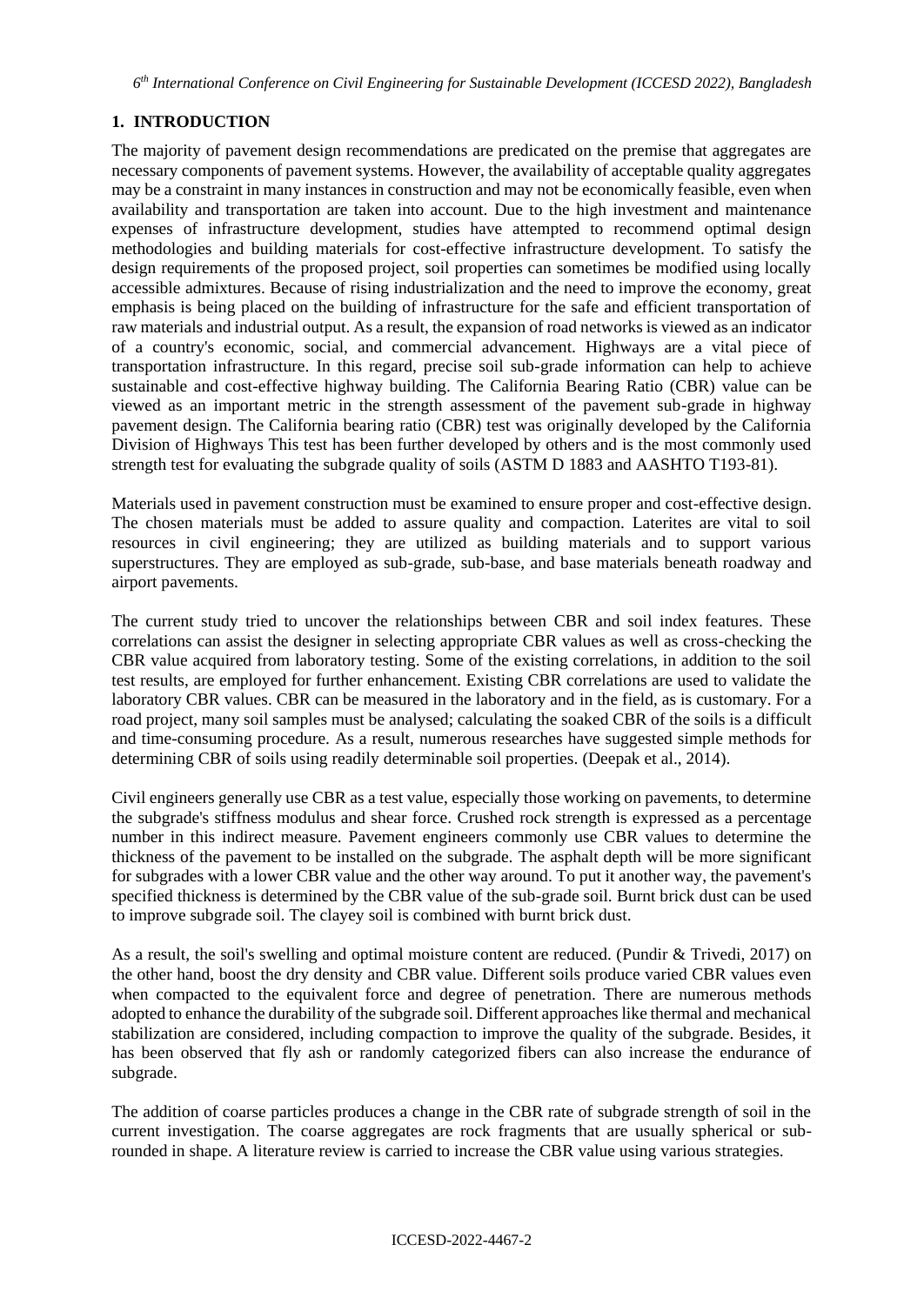# **2. METHODOLOGY**

According to an analysis of relevant literature, most studies have used fly ash/limestone or ashes collected from rice husk as a strengthening element to bolster the CBR value of the subgrade. Only a few types of research are done applying coarse aggregates as a reinforcing material to improve the soil properties. As a result, research is needed to assess this element because in places where coarse aggregates are abundant and acquiring other reinforcing materials is uneconomical, adding coarse aggregate will be a viable choice. CBR test will be conducted as per the following steps:



## **2.1 Materials**

### **2.1.1 Sandy Soil**

The soil for this investigation was derived from a river basin near Fulbarigate that was transported by stream. Particle size distribution curves were created based on laboratory testing conducted per AASHTO T88, T180, and T265.

### **2.1.2 Coarse Aggregates**

The coarse aggregates used in this investigation are the same as those utilized in the manufacture of plain cement concrete. Local stone crushing factories near Noapara, Jessore, provided the coarse aggregates. The physical parameters of the sample were determined using lab tests under BS 812.

## **2.1.3 Water**

The CBR tests used in the report were conducted in the laboratory. As a result, the water used to combine the samples is drawn from the laboratory's supply, which is regular tap water. The various physical characteristics of water were determined using ASTM D512 laboratory tests.

#### **2.2 Sampling**

The sample was obtained, and the specimen for compaction was prepared according to the standard for compaction in a 6 inch mold, with the exceptions listed below. The full gradation was employed to prepare the specimen for compression throughout alteration if all samples passed a 19mm sieve. If any materials were held on the 19.00mm sieve, they were removed and replaced with an equal number of materials that passed the 19.00mm sieve and were retained on the 4.75mm sieve, which was obtained by separating portions of the sample not otherwise used for testing. The coarse aggregate of 20 mm and 10 mm diameters is mixed with the sand in varied proportions (10% to 30% by weight), and the CBR values of each mix were obtained under damp and unsoaked conditions.

## **2.3 Moisture-Density Relation**

The sand was subjected to the Modified Proctor compaction test to establish its optimum moisture content and maximum dry density. This test was conducted to determine the maximum dry density at optimum moisture content, as CBR was conducted in two states: optimum moisture content (OMC) and soaked condition. To execute at OMC conditions, the OMC and MDD values for each sample must be determined. For this test, an 8 kg prepared sample was placed in the specimen in five layers with 25 blows at each layer. Weigh the samples after finishing five layers with 25 blows at each layer. This experiment was conducted with various water mixing percentages. Initially, combining 4% of water and then adding an additional 3% of water to this sample to account for the access percentage of water may obstruct determining the true OMC and MDD. Following that, each compaction test gathered a sample to estimate the moisture content, and the sample was oven-dried for 24 hours at 1100c. The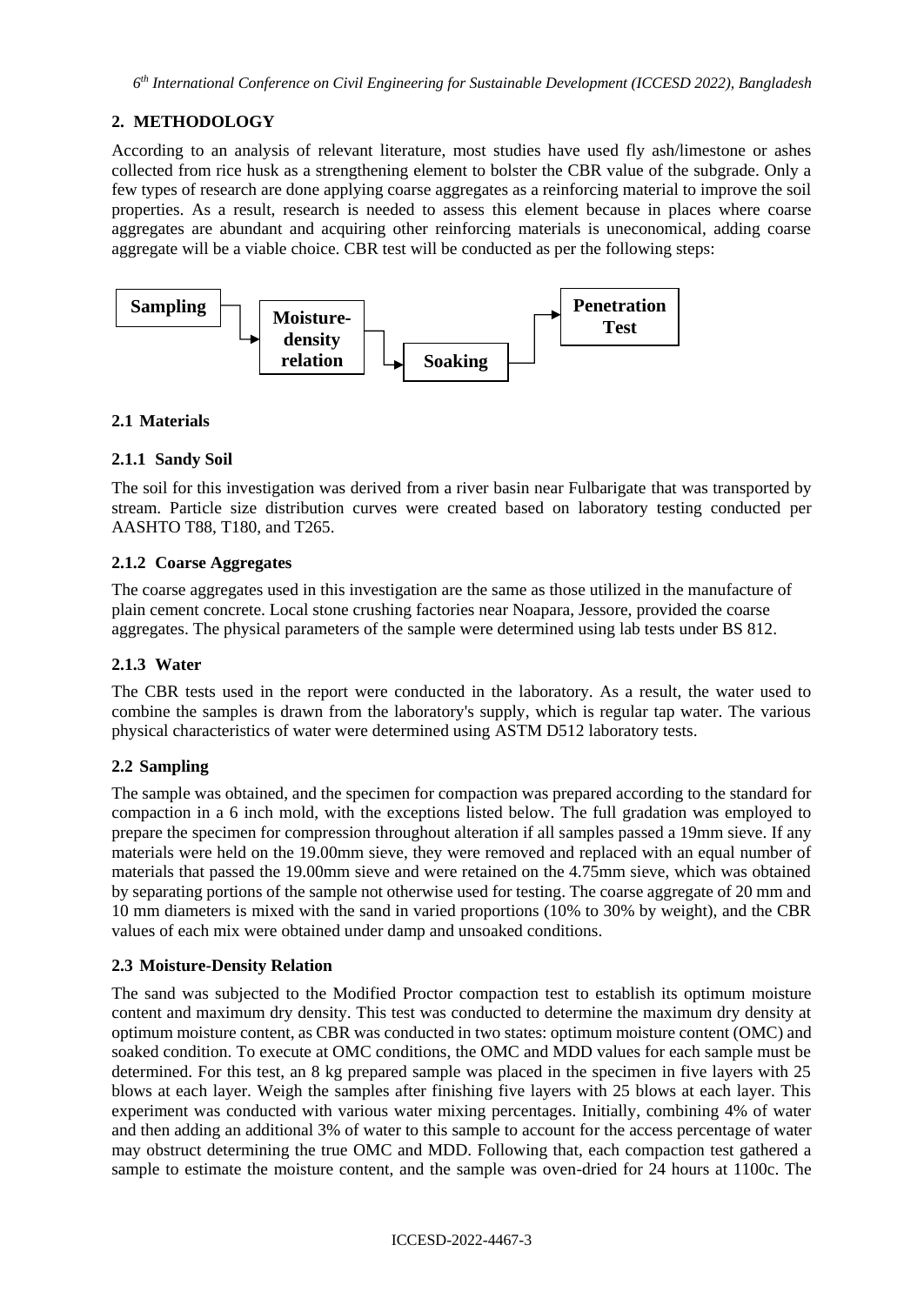*6 th International Conference on Civil Engineering for Sustainable Development (ICCESD 2022), Bangladesh*

moisture content of this oven-dried sample was determined using this oven-dried sample. All data were entered into a data table, and a graph of moisture content vs maximum dry density was created. This graph illustrates the optimal dry density and moisture content.

### **2.4 Soaking**

There are two conditions of CBR test:

- (a) Un-soaked condition / At OMC condition.
- (b) Soaked condition.

The test on the soaked sample is a precautionary measure to account for increased moisture content caused by a lift in the water table or flooding in the area. The surcharge weight mimics the impact of the thickness of the road pavement that covers the base course.

At this point, the swell plate with an adjustable stem was placed on the soil sample in the mold, and sufficient weight was provided to meet the code requirements. The tripod was set on top of the mold, and the first dial was taken. Following that, the mold was placed in water and soaked for 96 hours, with dial readings collected every 24 hours. A final dial reading on the soaking specimen was recorded after 96 hours, and the swell was estimated as a percentage of the initial sample length. Calculation of swell percentage is shown in equation (1),

$$
\%Swell = \frac{\text{change in length in mm during soaking}}{\text{initial soil length}} * 100\%
$$
 (1)

The sample was removed from the soaking tank and left to drain for 30 minutes after the water was drained from the top. Surcharge weights and perforated plates were removed after draining.

### **2.5 Penetration Test**

The California Bearing Ratio (CBR) is a penetration test used to assess road subgrade strength. The results of these tests are used with curves to determine pavement and layer thickness. The most standard way for designing flexible pavement. It is a penetration test in which a 50 mm (1.969 in) diameter piston is used to penetrate the soil at 1.25 mm/minute. The CBR is the pressure up to a 2.5 mm penetration and its relation to the bearing value of a normal crushed rock. The CBR of a material is calculated for both the dry and saturated conditions. After determining the % swell, the penetration test is performed on the opposite side.

Surcharge the specimens with annular and slotted weights equal to the soaking weights. To prevent soft materials from entering the surcharge weight seat, use the penetration piston with a 10lb force after placing one surcharge weight on the sample. After seating the penetration piston, wrap the surcharge weight around it. Set the penetration piston to 10lb, then zero the penetration dial and load indicators. Apply the stresses to the penetration piston for 1.3mm/min penetration. Record the load at 0mm, 0.25mm, 0.50mm, 1mm, 1.25mm, 2.0mm, 2.5mm, 3.00mm, 3.5mm, 3.75mm, 4.00mm, 4.5mm, 5.00mm, 6.00mm, 7.5mm, 10.00mm, 12.50mm.

## **3. RESULTS AND DISCUSSIONS**

## **3.1 Geotechnical Properties of Sand**

The soil contains about 97.79 % particles passing through a 4.75mm sieve, according to the sieve analysis results. This curve indicates sand soil. Because the uniformity coefficient  $(C_u)$  is 1.82 and the curvature coefficient  $(C_c)$  is 0.82, the soil is classed as SP (sandy soil poor graded). The standard compaction test found that for 0% coarse aggregates, 14.25 % moisture content and 1721.54 kg/m3 maximum dry density.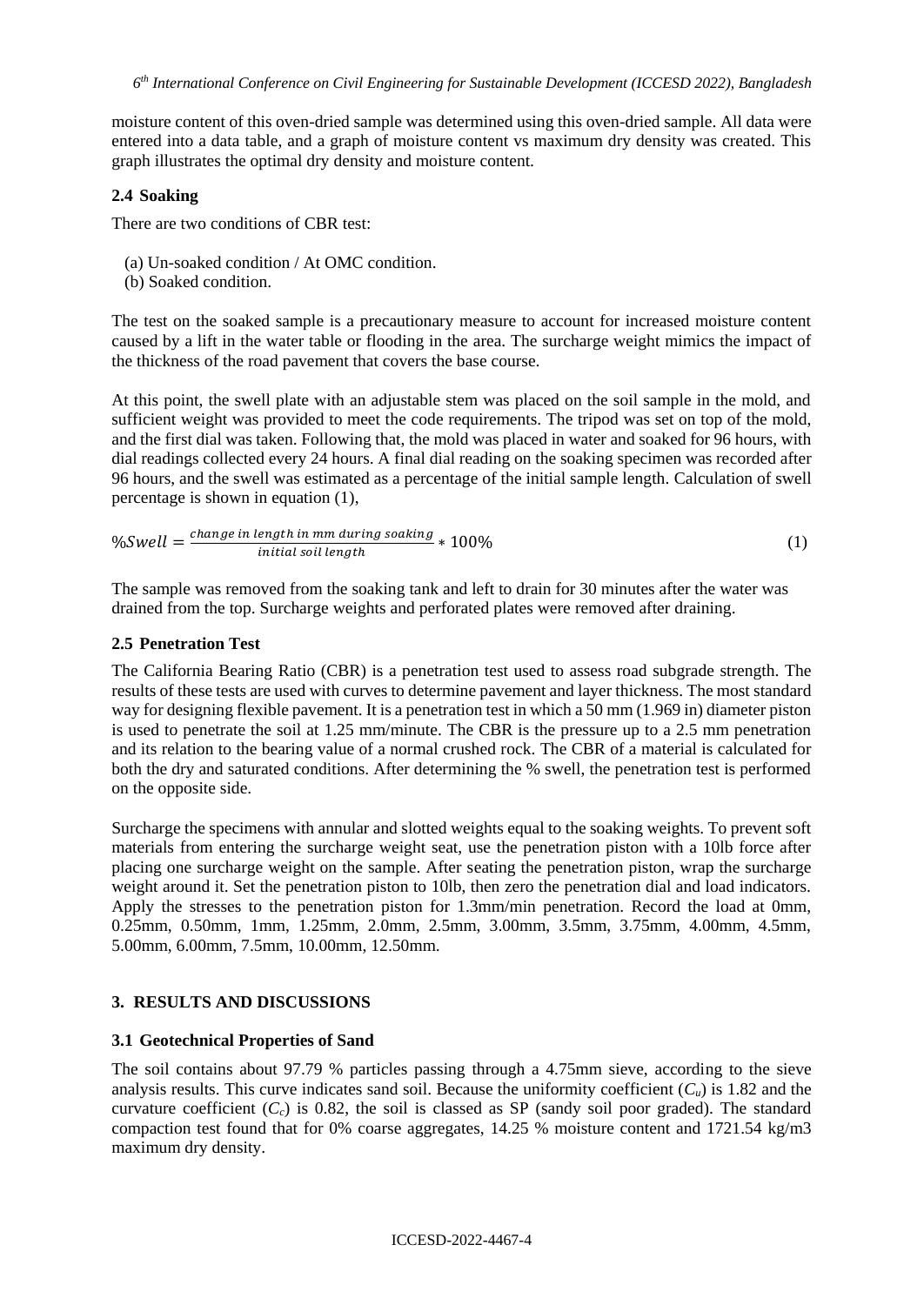Quantitative analysis of the slope and shape of the particle size distribution curve was done by means of the geometric values termed as the co-efficient of uniformity  $(C_u)$  and the coefficient of curvature (*Cc*) and shown in Figure 1:



Figure 1: Particle size distribution curve

The co-efficient of uniformity  $(C_u)$  and the coefficient of curvature  $(C_c)$  can be expressed mathematically as:

$$
C_u = \frac{D_{60}}{D_{10}}
$$
  
\n
$$
C_c = \frac{(D_{30})^2}{(D_{60} * D_{10})}
$$
\n(2)

In the mentioned equation *D10*, *D<sup>30</sup>* and *D<sup>60</sup>* are the grain diameter (mm) corresponding to 10%, 30% and 60% passing on the particle size distribution curve, respectively.

#### **3.2 Physical Properties of Coarse Aggregates**

Coarse aggregates with a nominal size of 10mm and 20mm were tested. 10% of the aggregates have impact value, while 18% of the aggregates have crushing value. Table 1 represents the physical properties of coarse aggregates found after the test,

| <b>Properties</b>             | Value |
|-------------------------------|-------|
| Aggregates Crushing Value (%) | 18    |
| Aggregates Impact Value (%)   | 10    |
| Specific Gravity              | 2.53  |
| Water Absorption(%)           | 2.21  |
| <b>Fineness Modulus</b>       | 7 55  |

Table 1: Material attributes of coarse aggregates

#### **3.3 Physical and Chemical Properties of Water**

Ordinary tap water is used during the fabrication of the sample. The physical and chemical parameters of that water are determined in the lab using regular tests. The pH of the water in the experiment was 7.11, which is slightly higher than 7.00, indicating that the water is alkaline. The sulphate concentration was 35 mg/L, which might impact the soil mix's durability and strength, and the chloride concentration was 720 mg/L, which was too high in this water and could cause efflorescence. Thus, the permitted limit of chloride and sulphate for this test is 1000 and 400 mg/L, respectively. The physical and chemical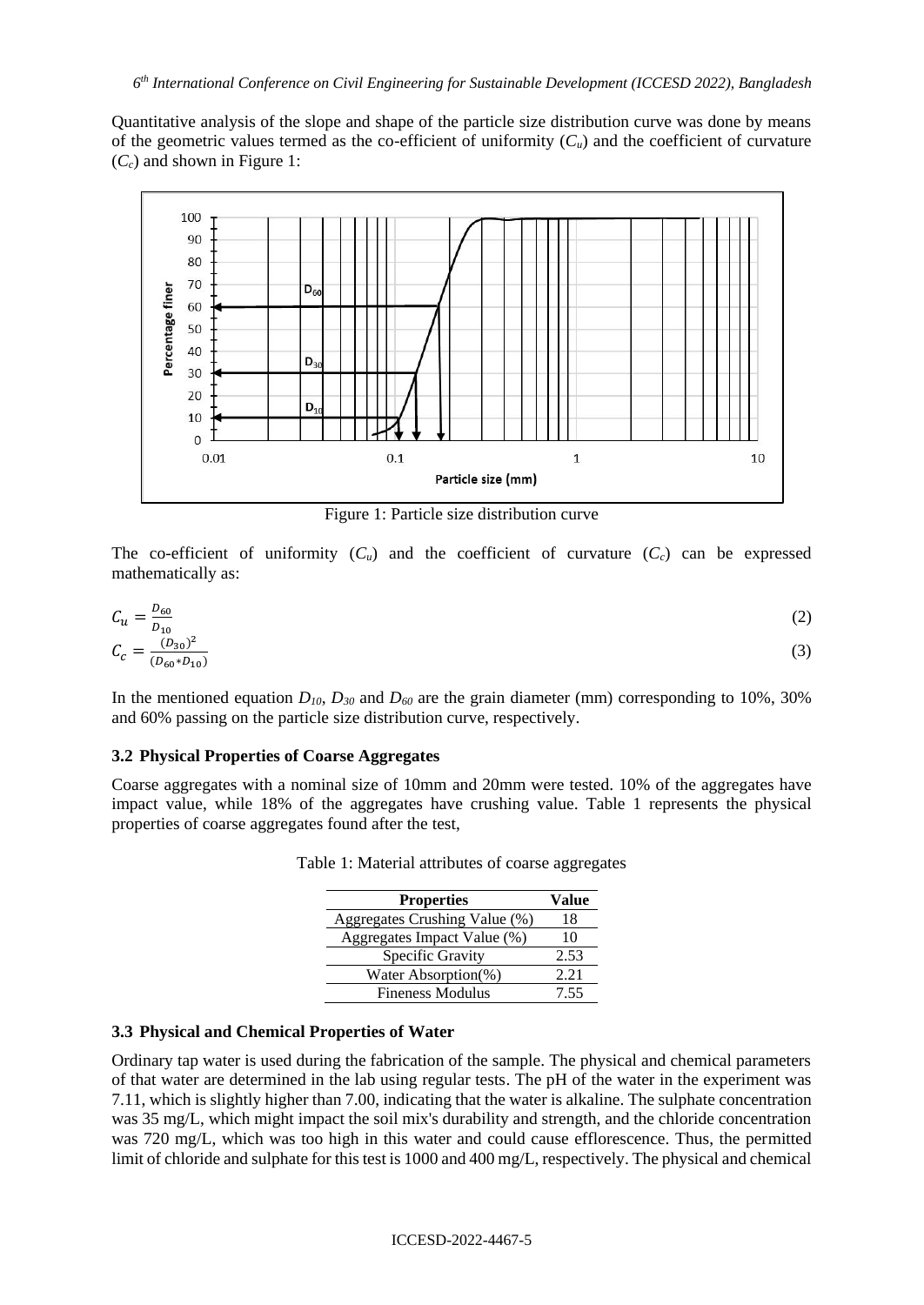qualities of water indicate that it is drinkable and suitable for drinking, as well as appropriate for the purposes of this test.

### **3.4 Optimum Moisture Content**

At its ideal moisture content, soil compaction achieves its dry density. Since there are two ways for determining CBR, OMC and MDD are crucial in determining the sandy subgrade's CBR value. OMC and MDD were determined using a compaction test with varying percentages of coarse aggregates mixed with sand by weight ranging from 10% to 30% for both 10mm and 20mm samples with a 10% increment and shown in Figure 2.



Figure 2: Compaction curve for 0% to 30% coarse aggregates both for 10 & 20 mm in size

## **3.5 Load Penetration Curves Analysis**

Resistance to penetration is determined by penetrating the sample with a standard size piston at various penetration depths. The penetration resistance of a particular sample increases as the number of blows per layer increases. As a result, the mold compacted with 65 blows per layer has more excellent penetration resistance. As the quantity of coarse aggregates mixed with sand increases, so does the resistance to penetration. As a result, adding coarse particles to sand enhances its strength. The CBR value of sand without coarse particles was 16.07% at OMC and 12.5% in soaked conditions, respectively.

Figures 3, 4, 5 and 6 show the load penetration curve of mixed soil with 0%, 10%, 20% and 30% coarse aggregates. The adjusted load was calculated using the stress-strain curve for 2.5mm and 5mm penetration depths. The standard load was 6.9 MPa for 2.5 mm and 10.3 MPa for 5 mm depth of penetration, respectively. The CBR value was the corrected load to standard load ratio.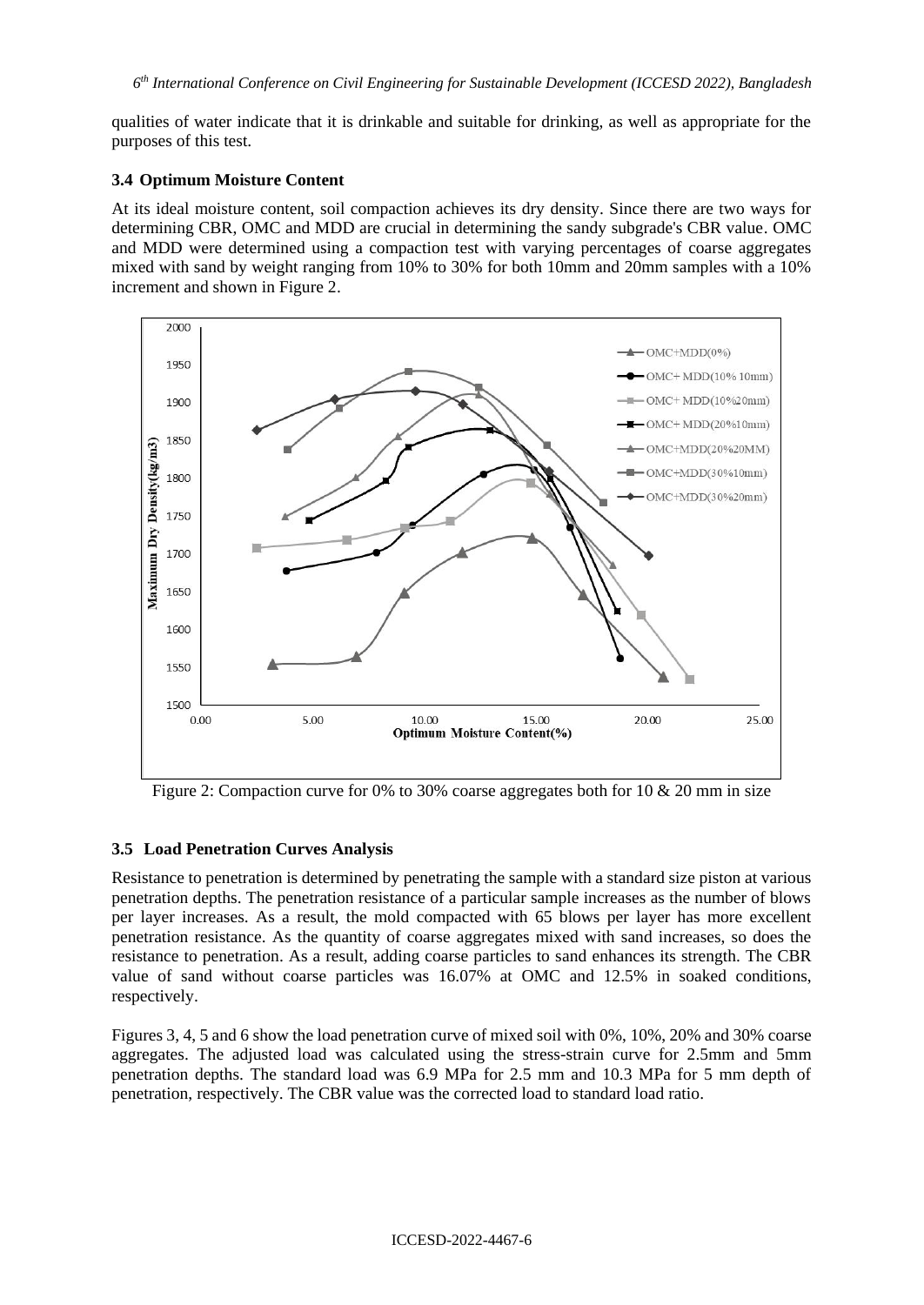

Figure 3: Load penetration curve for 0% coarse aggregates soil







Figure 5: Load penetration curve for 20% coarse aggregate soil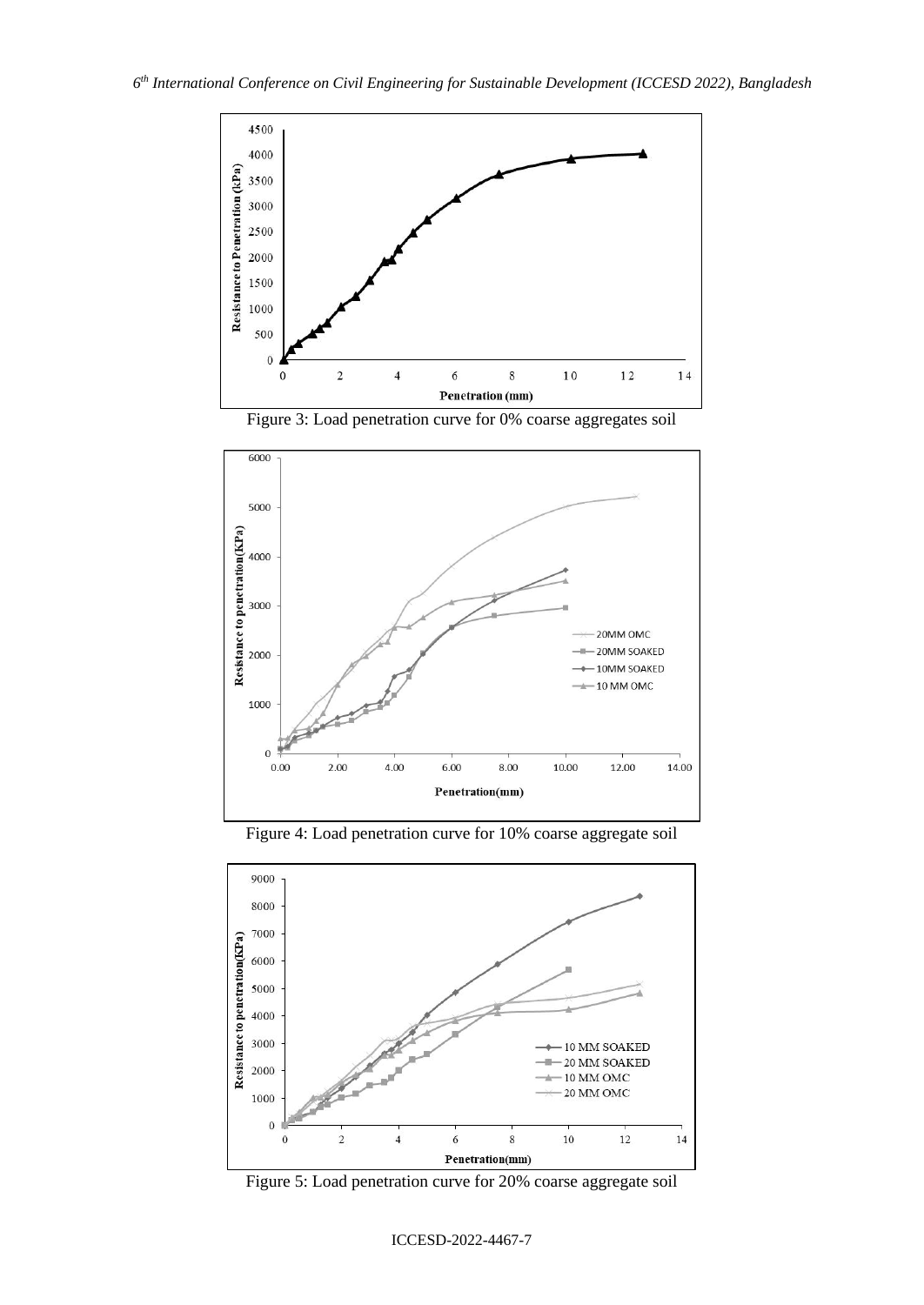

Figure 6: Load penetration curve for 30% coarse aggregate soil

### **3.6 CBR Values of Sand Mixed with Coarse Aggregates**

CBR tests were performed on sand samples at OMC and in soaked conditions, initially without combining coarse aggregates and subsequently by mixing coarse aggregates in varied percentages ranging from 0% to 30% by weight of the dry sand with a 10% increment of coarse aggregates at optimal moisture content. Sand without coarse aggregates has a CBR value of 16.07% at OMC and 12.50% at soaked conditions.

After mixing and increasing the number of coarse aggregates, the CBR value of sand increases. This increase ranges from 16.35% to 18.61% at OMC. Coarse aggregates of 10mm and 20mm sizes change into 13.15% and 15.16% in wet conditions. More specifically, adding 10% CA with 10mm particles yields 39.37% and 34.99% at OMC, and when 30% CA is mixed with 20mm at the soaked condition, the outcomes are 36.95% and 31.8%.

The addition of coarse particles raises the CBR values seen in Table 2. The CBR values of the sand mixes made with 10mm coarse aggregates are, as expected, lower than those made with 20mm coarse aggregates; this is not surprising. Because small coarse aggregates are less resilient than bigger particles, this is likely due to the strength of the coarse aggregates. As a result, the CBR of sand with coarse particles of 10mm is lower than that of 20mm. The graphical representation of CBR values and % of coarse aggregates added with sand is shown in Figure 7.

| % of Coarse       | <b>CBR</b> Value $\left(\frac{9}{6}\right)$ |                  |                            |                  |  |
|-------------------|---------------------------------------------|------------------|----------------------------|------------------|--|
| <b>Aggregates</b> | At OMC                                      |                  | <b>In Soaked Condition</b> |                  |  |
|                   | 10 <sub>mm</sub>                            | 20 <sub>mm</sub> | 10mm                       | 20 <sub>mm</sub> |  |
|                   | 16.07                                       | 16.07            | 12.50                      | 12.50            |  |
| 10                | 16.35                                       | 18.61            | 13.15                      | 15.16            |  |
| 20                | 29.06                                       | 31.05            | 24.10                      | 28.78            |  |
| 30                | 39.37                                       | 35.00            | 35.95                      | 31.80            |  |

Table 2: Adding coarse aggregates increases CBR value %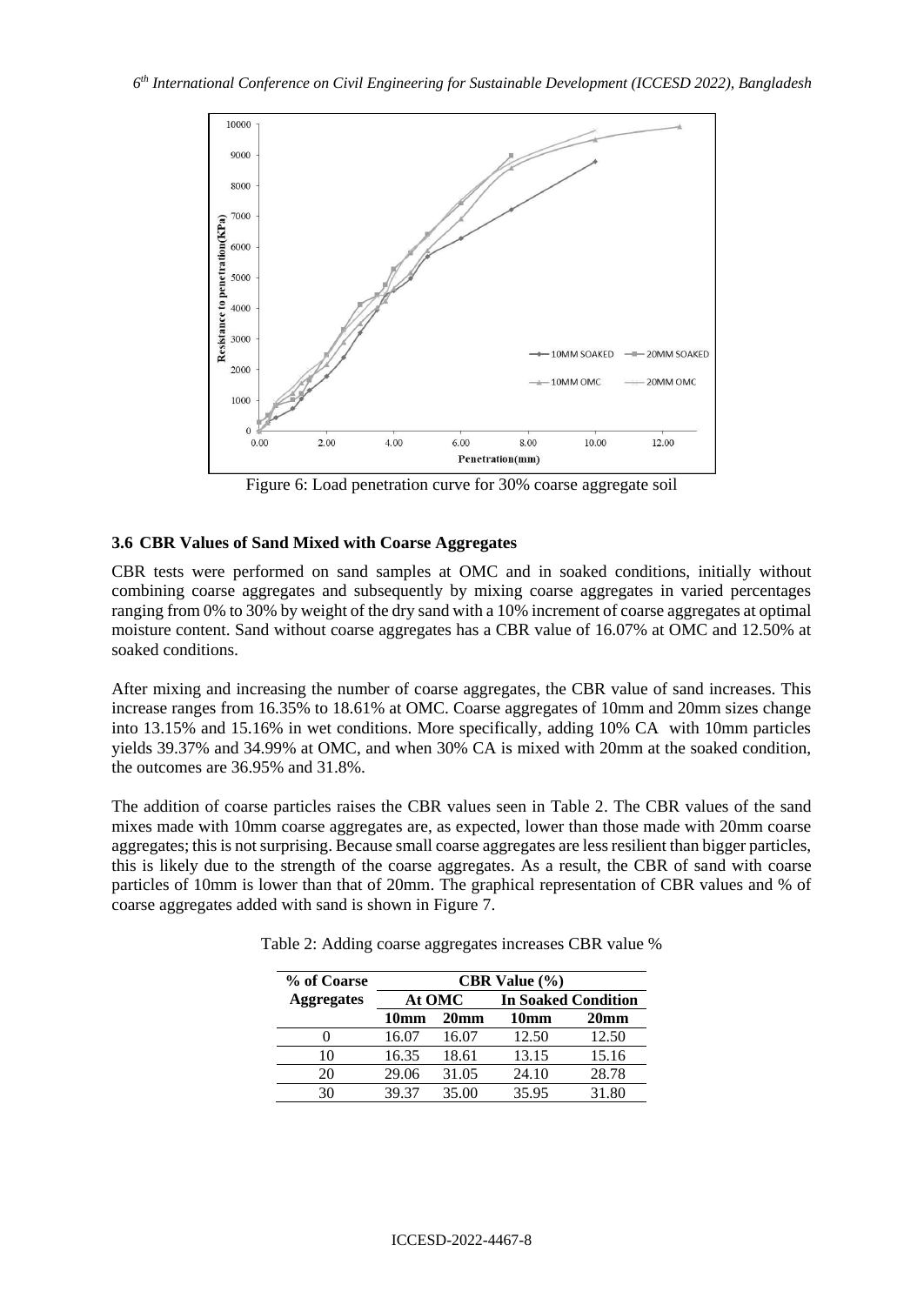

Figure 7: Variation of CBR values with percentage of coarse aggregates

Table 3: Percent improvement in CBR values of soil mixed with different % of CA

| % of Coarse       | <b>CBR</b> Value $\left(\frac{9}{6}\right)$ |                  |                            |                  |
|-------------------|---------------------------------------------|------------------|----------------------------|------------------|
| <b>Aggregates</b> | At OMC                                      |                  | <b>In Soaked Condition</b> |                  |
|                   | 10mm                                        | 20 <sub>mm</sub> | 10mm                       | 20 <sub>mm</sub> |
| 10                | 1.75                                        | 15.81            | 5.2                        | 21.3             |
| 20                | 80.84                                       | 93.22            | 98.8                       | 124.2            |
| 30                | 145.0                                       | 117.74           | 155.6                      | 194.0            |



Figure 8: Percent improvement in CBR values for various mix of coarse aggregates

It is apparent from Figures 7 to 8 and Tables 2 to 3 that soaking of the sample induces a reduction in the CBR value of the sand. Both with and without mixing coarse aggregates. Still, the rise in the percentage of added coarse aggregates has a similar effect on CBR in wet conditions and at OMC. The decrease in CBR value is attributable to an increase in the moisture content of the mixes above OMC during the soaking phase, which softens the soil and reduces effective stresses. Furthermore, because the particles are mobilized, the load-carrying ability is diminished as a result of soaking.